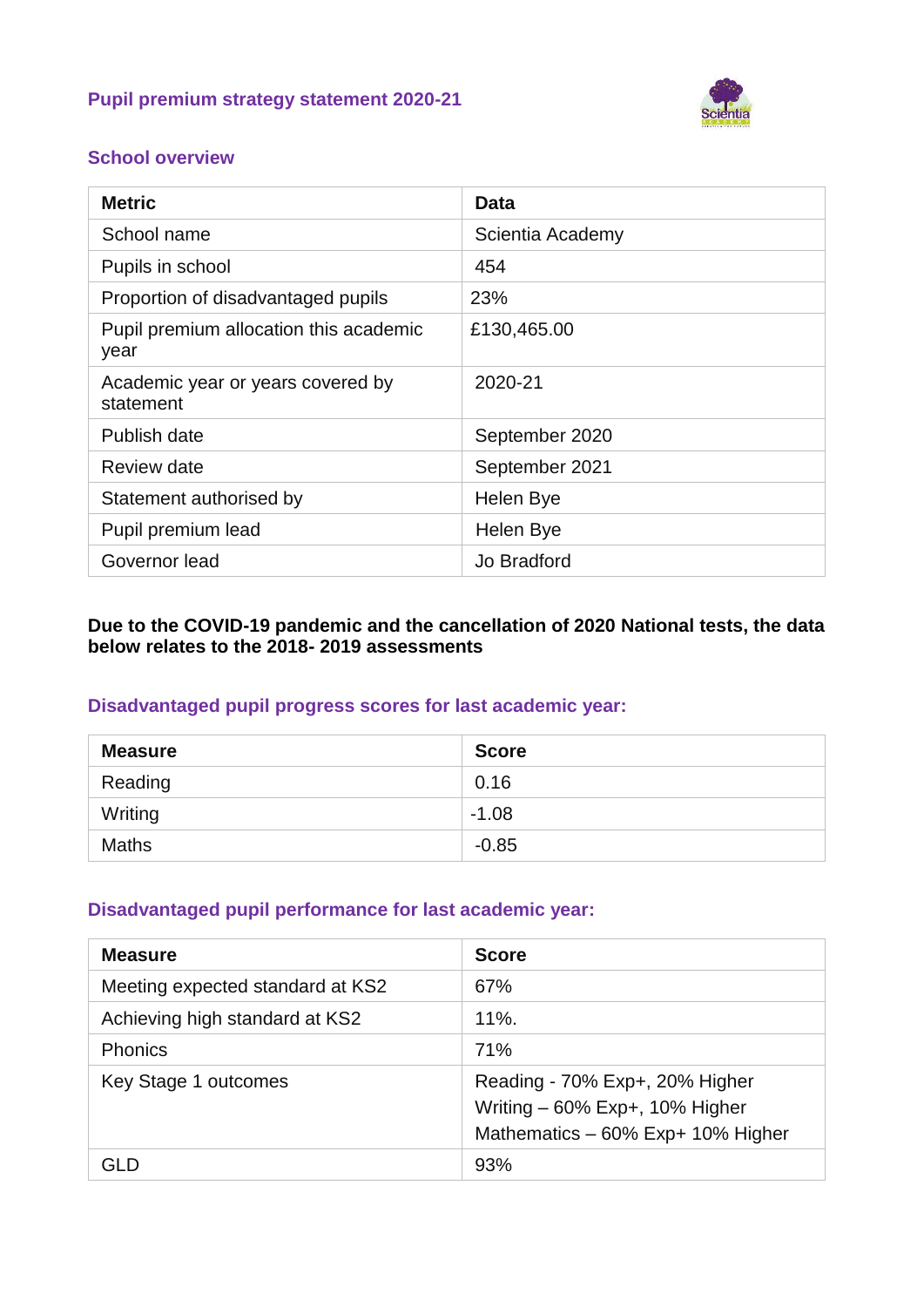# **Strategy aims for disadvantaged pupils**

| <b>Measure</b>                                   | <b>Activity</b>                                                                                                                                                                                                                                                                                                                          |  |
|--------------------------------------------------|------------------------------------------------------------------------------------------------------------------------------------------------------------------------------------------------------------------------------------------------------------------------------------------------------------------------------------------|--|
| Priority 1                                       | Ensure high quality teaching of English across whole<br>school                                                                                                                                                                                                                                                                           |  |
| Priority 2                                       | To identify and put in place high quality interventions<br>and targeted support to mitigate against the<br>increasing gap in attainment for disadvantaged pupils<br>(worsened by school closures related to COVID-19)<br>and support future potential disruption to education.<br>On top of any funding from National Catch-Up Programme |  |
| Barriers to learning these<br>priorities address | That quality first teaching is consistent in<br>$\bullet$<br>every classroom so that every class has an<br>effective teacher.                                                                                                                                                                                                            |  |
|                                                  | Language and vocabulary gaps are<br>addressed, 19% of disadvantaged pupils are<br>EAL                                                                                                                                                                                                                                                    |  |
|                                                  | High quality CPD so that teachers are well<br>informed and are constantly improving                                                                                                                                                                                                                                                      |  |
|                                                  | Social and emotional needs of all pupils met<br>$\bullet$<br>Attendance<br>$\bullet$                                                                                                                                                                                                                                                     |  |
|                                                  | Enrichment experiences are available to all to<br>$\bullet$<br>support the curriculum and development of<br>cultural capital                                                                                                                                                                                                             |  |
|                                                  | Lack of access to digital resources during<br>$\bullet$<br>lock-downs or periods of self-isolation                                                                                                                                                                                                                                       |  |
|                                                  | 25% of pupils who are disadvantaged are<br>SEND who need timely, targeted interventions<br>to meet individual needs                                                                                                                                                                                                                      |  |
| Projected spending                               | £130,465.00                                                                                                                                                                                                                                                                                                                              |  |

| Aim                               | <b>Target</b>                                          | <b>Target date</b> |
|-----------------------------------|--------------------------------------------------------|--------------------|
| Progress in Reading               | Achieve national average progress<br>scores in KS2 (0) | September 2021     |
| Progress in Writing               | Achieve national average progress<br>scores in KS2 (0) | September 2021     |
| Progress in<br><b>Mathematics</b> | Achieve national average progress<br>scores in KS2 (0) | September 2021     |
| <b>KS1 Reading</b>                | To be in line with national results                    | September 2021     |
| <b>KS1 Writing</b>                | To be in line with national results                    | September 2021     |
| <b>KS1 Mathematics</b>            | To be in line with national results                    | September 2021     |
| <b>Phonics</b>                    | Achieve national average expected in<br>PSC.           | September 2021     |
| GLD                               | Achieve national average                               | September 2021     |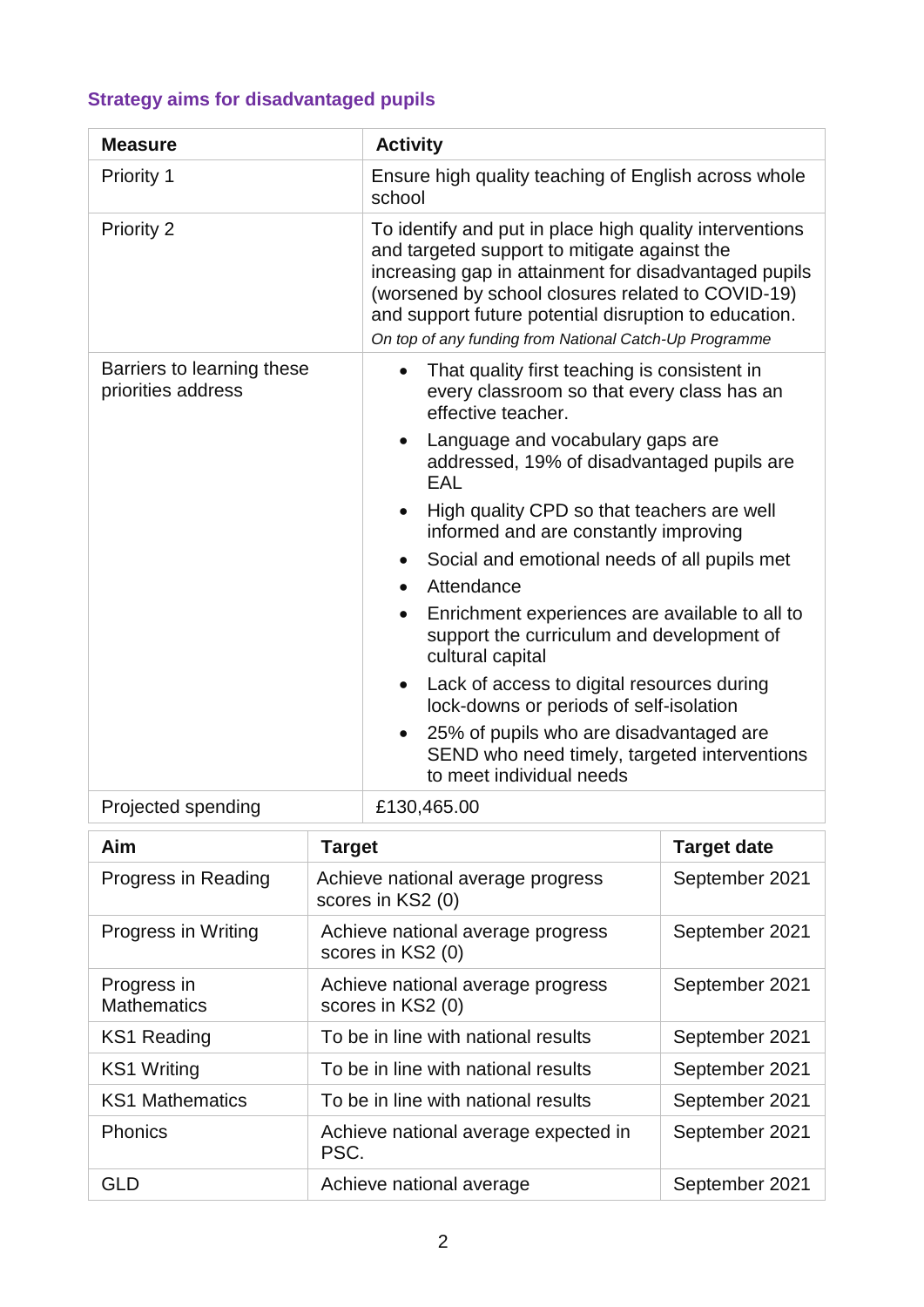## **Teaching priorities for current academic year**

| <b>Measure</b>                                   | <b>Activity</b>                                                                                                                                                                                                                                                                                                                                  |
|--------------------------------------------------|--------------------------------------------------------------------------------------------------------------------------------------------------------------------------------------------------------------------------------------------------------------------------------------------------------------------------------------------------|
| Priority 1                                       | Two-year school improvement focus on the teaching<br>of writing through Talk4Writing CPD for all staff lead<br>by St. Matthews Teaching School Alliance                                                                                                                                                                                          |
| <b>Priority 2</b>                                | Purchase and introduce Accelerated Reader across<br>all year groups                                                                                                                                                                                                                                                                              |
| Barriers to learning these<br>priorities address | Quality First Teaching of English curriculum- writing<br>Access to high quality texts for all children - reading<br>Improved access to reading for pleasure<br>Significant purchase of quality texts to support T4W<br>Access to quality phonics teaching-significant<br>purchase of RWI resources to sustain previous focus<br>on Early Reading |
| Projected spending                               | £26,276.28                                                                                                                                                                                                                                                                                                                                       |

## **Targeted academic support for current academic year**

| <b>Measure</b>                                   | <b>Activity</b>                                                                                                                                                                                                                                           |  |
|--------------------------------------------------|-----------------------------------------------------------------------------------------------------------------------------------------------------------------------------------------------------------------------------------------------------------|--|
| <b>Priority 1</b>                                | Identify gaps in learning through detailed baseline<br>assessments - PIRA/PUMA/PiXL, Speech &<br>Language and Phonics assessments.                                                                                                                        |  |
| <b>Priority 2</b>                                | Establish small group interventions with clear targets<br>for disadvantaged pupils who are falling behind age<br>related expectations.                                                                                                                    |  |
| Barriers to learning these<br>priorities address | Reading fluency<br>$\bullet$<br><b>Phonics skills</b><br>$\bullet$<br>Spelling, grammar and vocabulary gaps<br>$\bullet$<br>Maths fluency, e.g. multiplication, recall of<br>$\bullet$<br>number facts<br>Handwriting<br>$\bullet$<br>Speech and language |  |
| Projected spending                               | £53,274.09                                                                                                                                                                                                                                                |  |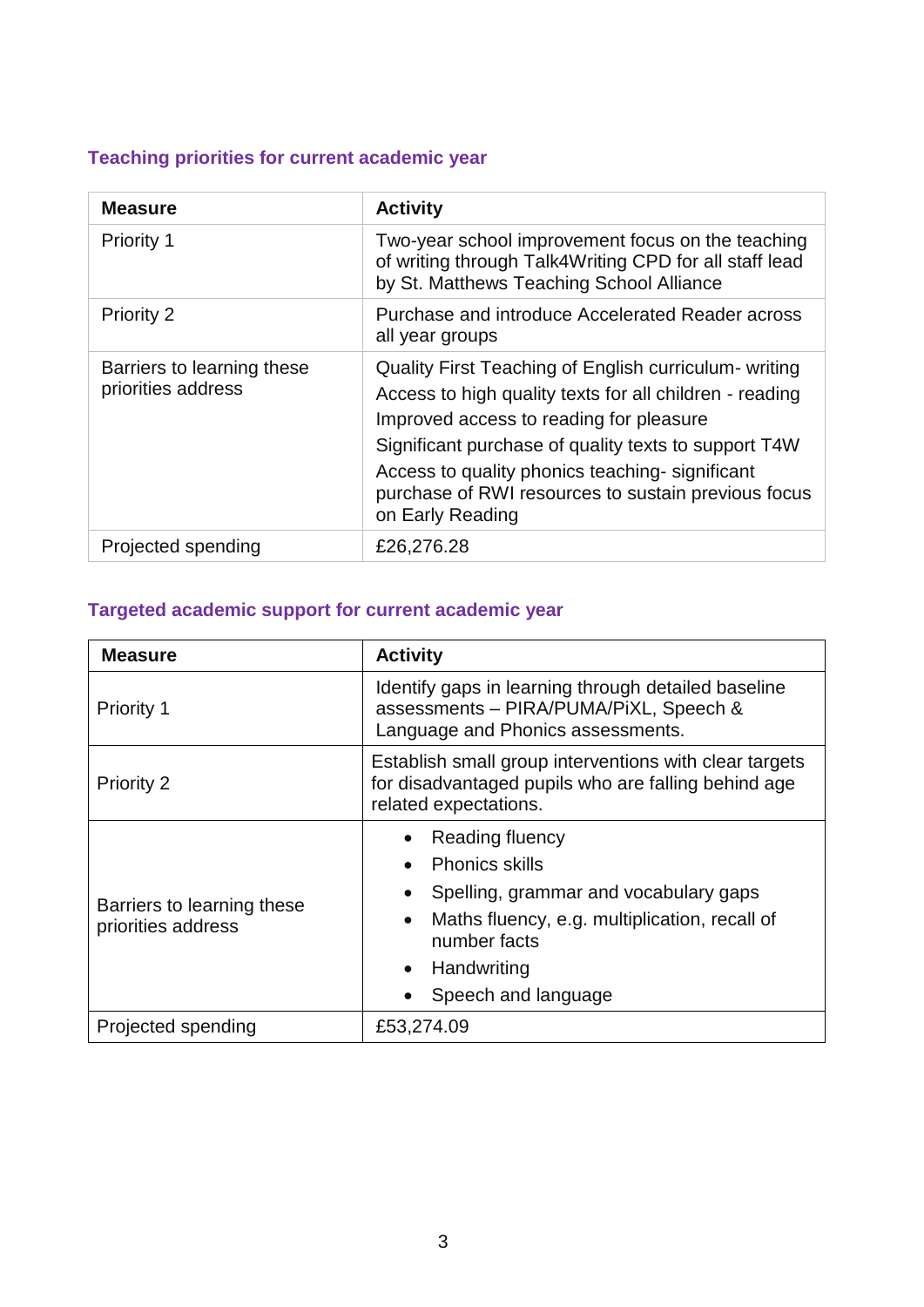# **Wider strategies for current academic year**

| <b>Measure</b>                                   | <b>Activity</b>                                                                                                                                                                                                                                                                                                                                                                                                                                            |  |
|--------------------------------------------------|------------------------------------------------------------------------------------------------------------------------------------------------------------------------------------------------------------------------------------------------------------------------------------------------------------------------------------------------------------------------------------------------------------------------------------------------------------|--|
| <b>Priority 1</b>                                | Enrichment activities to be supported through school<br>budget including access to home learning                                                                                                                                                                                                                                                                                                                                                           |  |
| <b>Priority 2</b>                                | Creating a pastoral care team, led by the Deputy<br>Headteacher, to support individual vulnerable pupils<br>and their families.                                                                                                                                                                                                                                                                                                                            |  |
| Barriers to learning these<br>priorities address | Attainment gaps created by lock-down are<br>$\bullet$<br>significant for our disadvantaged pupils<br>through lack of access to IT and physical<br>resources (link to National Catch-Up<br>Programme and funding)<br>Social and emotional health of pupils<br>Supporting families to access appropriate<br>$\bullet$<br>services through Early Help or signposting to<br>correct agencies<br>Improving attendance<br>Language barriers for our EAL families |  |
| Projected spending                               | £50,914.63                                                                                                                                                                                                                                                                                                                                                                                                                                                 |  |

# **Monitoring and Implementation**

| Area                | <b>Challenge</b>                                                                                                            | <b>Mitigating action</b>                                                                                                                |
|---------------------|-----------------------------------------------------------------------------------------------------------------------------|-----------------------------------------------------------------------------------------------------------------------------------------|
| Teaching            | Ensuring that all staff are<br>consistently applying T4W<br>strategies and have enough<br>time allocated to quality CPD     | <b>INSET days</b><br>English lead to be released from<br>class<br>Skilled teachers to model and<br>coach less experienced<br>colleagues |
| Targeted<br>support | Enough time for SENCO to<br>support the monitoring of small<br>group intervention, to quality<br>assure and measure impact. | Management release time to be<br>protected                                                                                              |
| Wider<br>strategies | Ensuring that we can support<br>our hardest to reach families.                                                              | Deputy Headteacher to have<br>protected time to work with<br>families.<br>Access translation where                                      |
|                     |                                                                                                                             | needed.<br>Admin support allocated                                                                                                      |